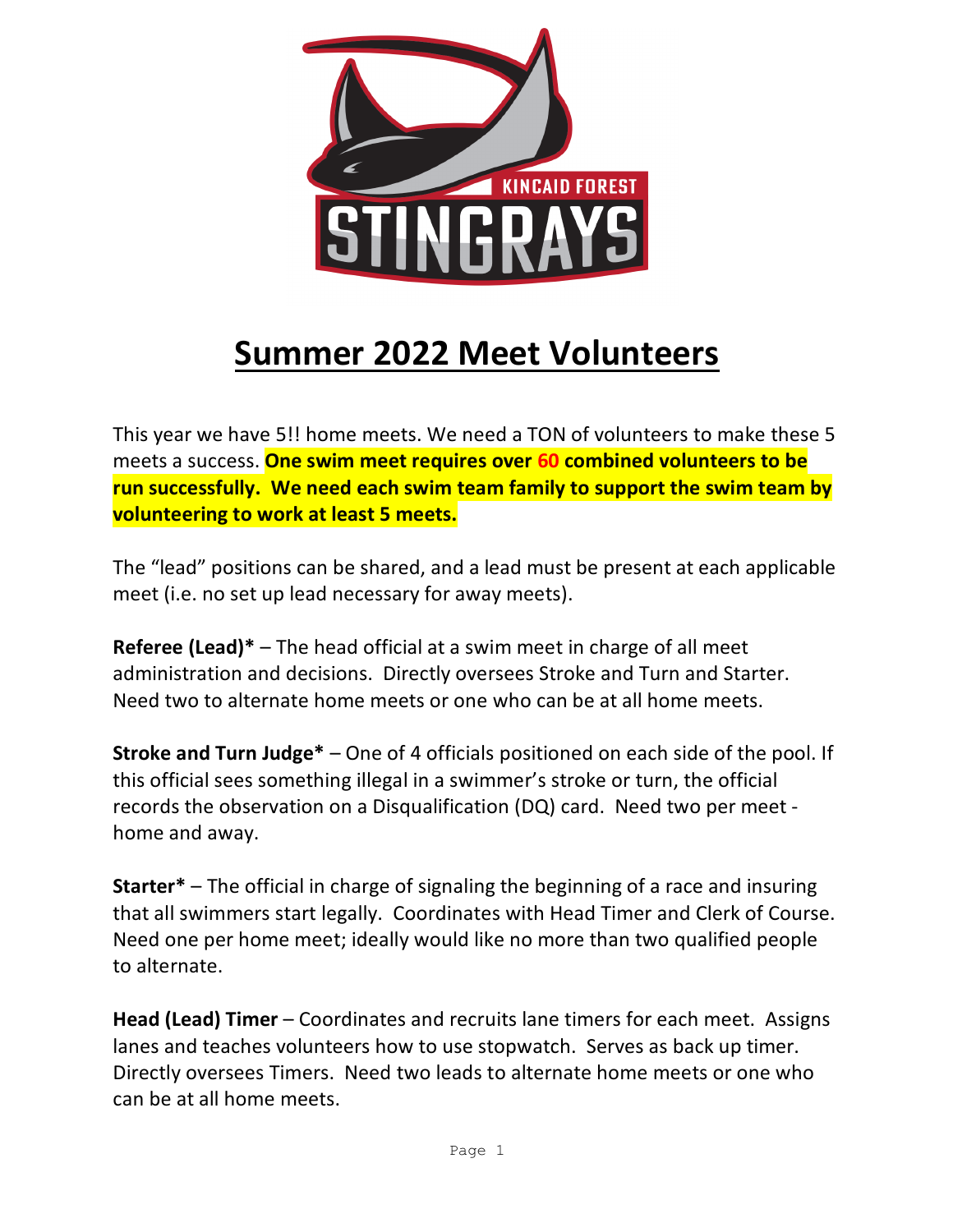**Timer** – Work as timer in assigned lane and record swim times on meet cards. Need minimum 9 timers per meet – home and away. Great way to see swimmers race.

**Data (Lead) Entry** – Works entire meet entering both teams' swimmers' times in database. Must be accurate and not afraid of a computer. Oversees Ribbon Writers & Scorers. Need two leads to alternate meets – home and away.

**Scorer** – Work during entire swim meet at score table sorting time cards, calling out times to data entry, recording swimmers' place.

**Ribbon Writer** – Work during entire swim meet at ribbon writing table writing swimmers' times on preprinted labels and affixing to ribbons.

**Head (Lead) Clerk of Course** – A critical official who coordinates with the coaches and swimmers from BOTH teams to line up each swimmer by event and lane according to the meet sheet. Oversees Runners & coordinates with Assistant Clerks. Need two leads to alternate home meets or one who can be at all home meets.

**Runners –** Need four per home meet – 2 for first half, 2 for second half. Runs entry cards from swimmer to timers, and timers to scorer. Picks up DQ slips from stroke and turn judges to ref to scorer. Must be able to work at fast pace – JOG or RUN as needed to keep pace of meet going.

**Clerk of Course Asst**. – Need one per home meet and two per away meet to help swimmers line up, give them entry cards, and assist w/ chair rotation.

**Clerk of Course Herder** – Need two per meet – home and away - to gather swimmers for upcoming events and keeps them lined up until Asst. Clerk lines them up.

**Concession (Lead) Chair** – Home meets only. Coordinate concession volunteers for meets. Determine food/drink needs, make purchases for items not donated, establish prices, provide price signs, makes sure there is petty cash, sets up prior to meet, submits receipt for reimbursement. Oversees Concession volunteers.

**Concession** – Home meets.Work concession stand, make coffee, handle cash, set up & break down concessions. Distribute water to volunteers during meets.